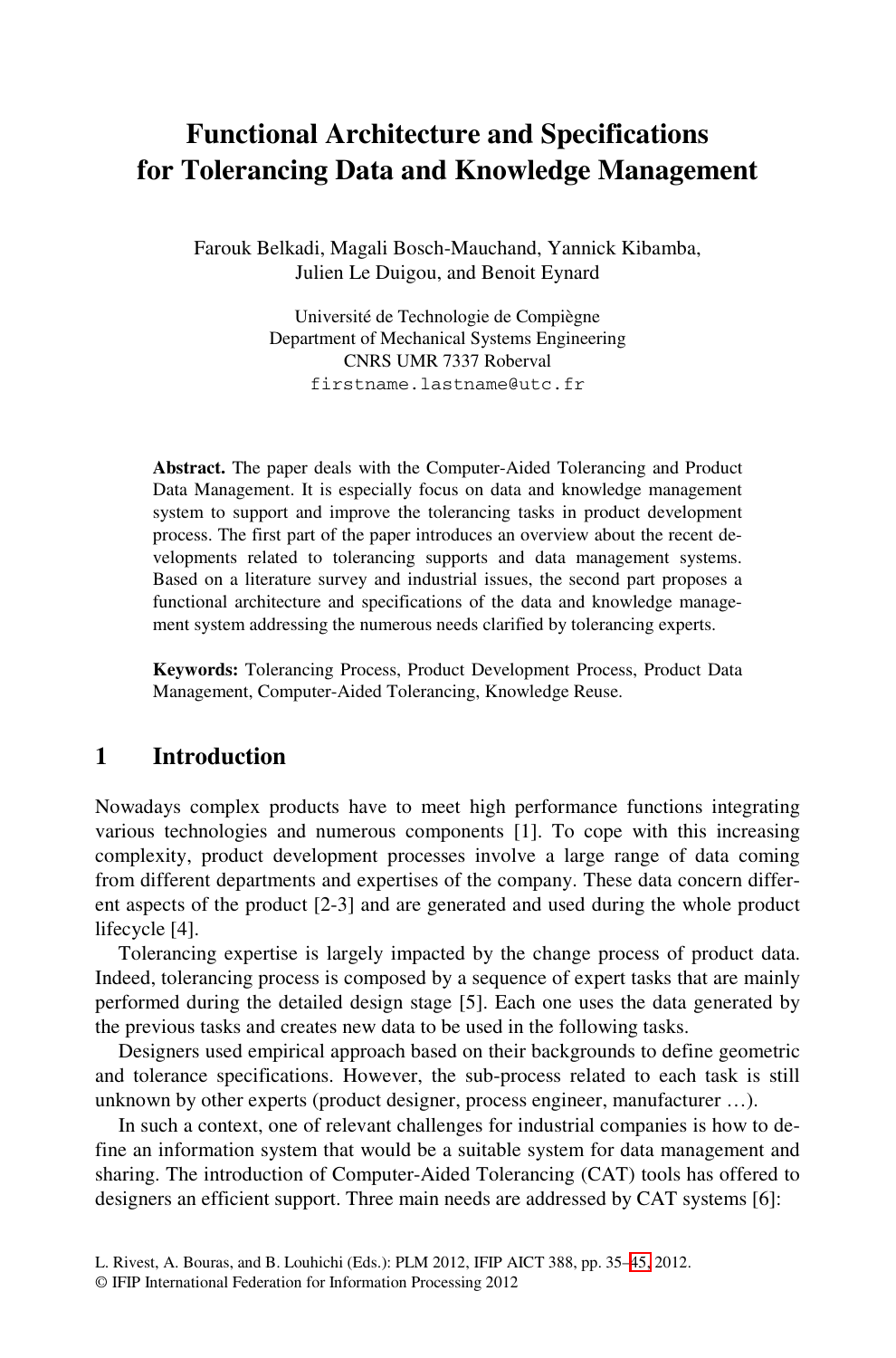- Aid for tolerance calculation ;
- Aid for tolerance modeling in the digital mockup;
- Management and traceability of tolerance data among the product lifecycle.

This work addresses the last topic and concerns the definition of the functional architecture of a system for the management of data and knowledge generated by tolerancing process with the aim to improve the performance of the tolerancing process. Section 2 presents a literature survey on tolerancing process and data management. Section 3 describes the proposed functional architecture and specifications of the tolerancing data management system. Before conclusion, the use of such a configuration to integrate tolerancing at the earlier stage of design process is introduced in section 4.

## **2 Literature Survey**

In the last few years, industrial applications of tolerancing have known a significant improvement and during the same time a number of CAT systems have emerged. Each system is used for a special task in a specific stage of design process. In parallel, the data and knowledge management became a subject of several developments in both scientific and industrial fields.

### **2.1 Tolerancing Process**

Basically, tolerancing consists in defining consistent dimensional and geometric constraints to ensure the required technical product performance of product.

Salomons et al. [9-10] has divided tolerancing process to four major tasks (Fig. 1): tolerancing specification, tolerancing analysis, tolerancing synthesis and tolerancing verification. Each task has a particular goal.



**Fig. 1.** Tolerancing process [9-10]

Tolerancing specification is the task of specifying tolerances, defining the tolerancing types and related tolerancing values. Tolerancing analysis is a method which is used to verify the proper execution of the assembly after tolerances have been specified. It's used as bottom-up approach going from tolerancing value for each isolated part to the value of a functional requirement by calculating the total resultant on the assembly level. On the contrary Tolerancing synthesis is an up-bottom approach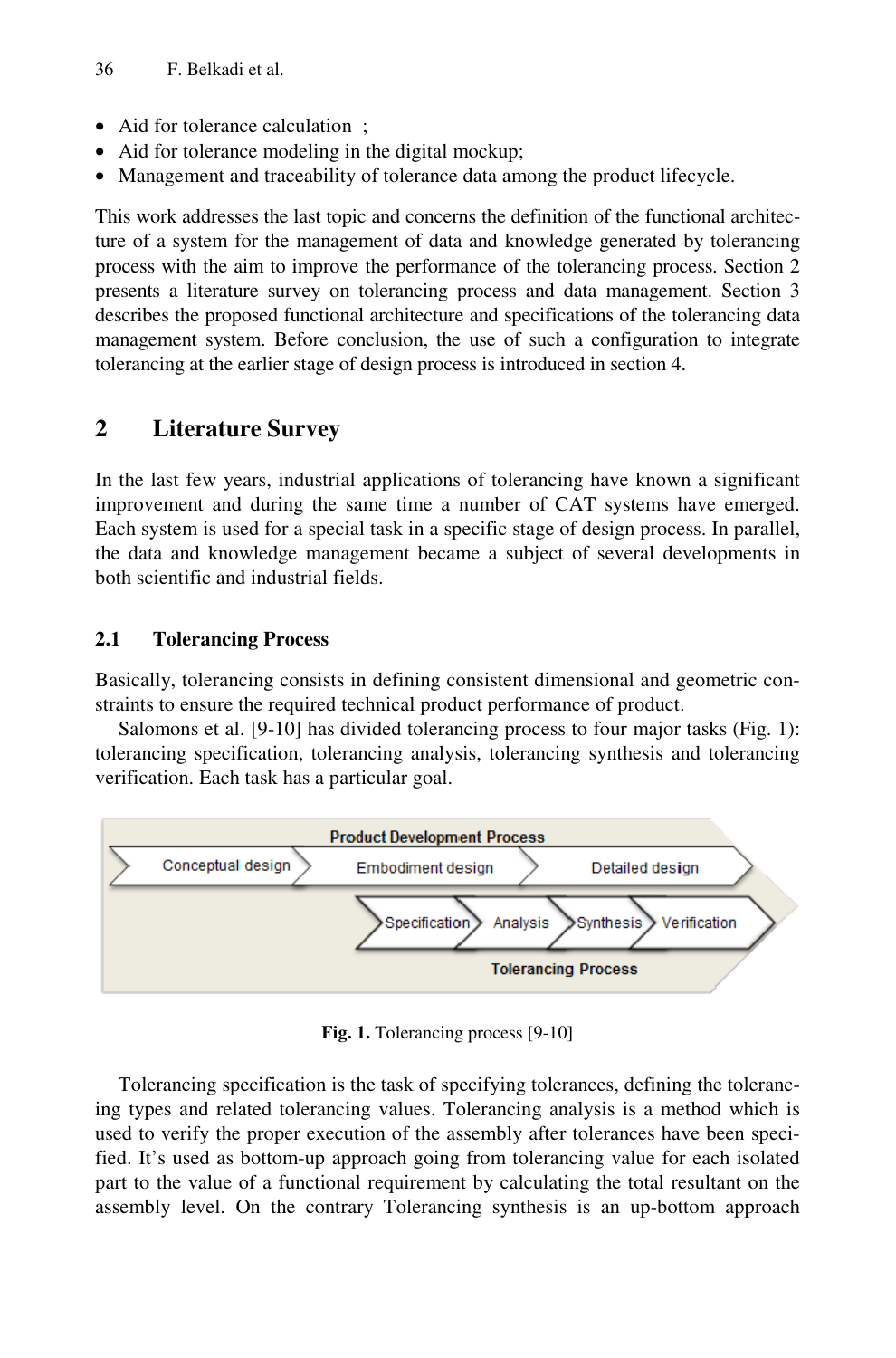which consists in determining tolerancing value of each part in order to fulfill a functional requirement. Tolerancing verification defines inspection planning and metrological procedures for functional requirement in order to check the product conformity and to verify assumptions made by designers.

In practice, tolerancing process often starts during detailed design phase when product geometry is totally defined, and therefore any modification of a part dimension becomes a very complex and an expensive task. Furthermore, it is very difficult to keep traceability between functional requirements and functional tolerancing.

There are some existing approaches dealing with tolerancing task in the whole product process [11-12]. For instance, Mathieu et al. [13] has proposed the GEOSPELLING approach which is presented as the basic of a complete and coherent tolerancing process. Dantan et al. [5] has proposed the Integrated Tolerancing Process (ITP), which ensures the continuous transition from functions to functional tolerances. In the same category, Ballu et al. [14] has proposed GASAP approach (Geometric As Soon As Possible) for modeling at earlier parts, assembly and tolerance specifications in a Computer-Aided Design (CAD) system.

To cope with the complexity of tolerancing process, many existing CAT systems developed in the research area, such as the QUICK GPS (Geometric Product Specification) system developed by Anselmetti et al. [6] and aims to automatically generate part tolerance specifications. In general, the Current CAT systems are designed to carry out two main tasks: tolerancing analysis and tolerancing synthesis.

In parallel, it is to note that tolerancing experts manage tolerance with different methodologies according to the business field of each expert and the nature of the problem to be solved. Moreover, during the product development process, several business tools (i.e. CAT systems) are used for different need. The produced data are then dispatched in various supports without any guaranty for their global consistency.

This situation makes it difficult to ensure the management and the traceability between all data used and generated during tolerancing process, and therefore, between functional requirements and tolerances and/or geometric specifications.

#### **2.2 Data Management Systems**

Regarding the complexity of the tolerancing process, each expert has the need to have more information for the achievement of his activity. For instance, he can be interested to get information about the computing hypothesis and the CAT tools used for obtaining particular results, the followed methodology, the used technical data, etc.

Thus, Tolerance Data Management (TDM) system becomes progressively crucial for the performance of tolerancing task, and therefore for design process. TDM should be fully integrated in a Product Lifecycle Management (PLM) platform to ensure the traceability of tolerancing data through the whole product lifecycle [16].

In the literature, there are some existing approaches dealing with data model for a TDM system. For instance, Feng et al. [17] and Zhao et al. [18] have proposed two data models supporting tolerance data, those models should be improved to take into account of PLM approach.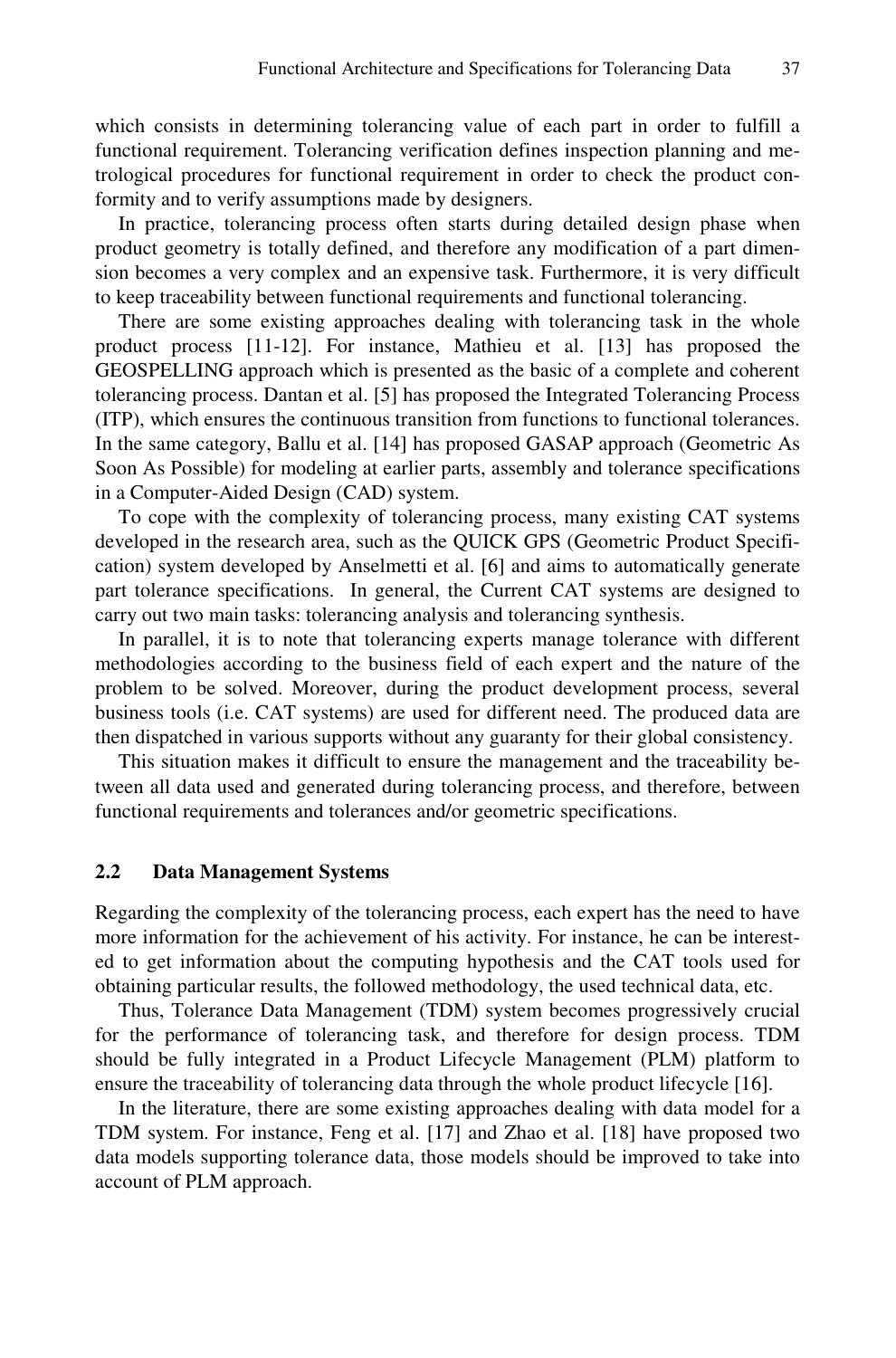The problem of tolerancing data management is a part of more global issue concerning the data management in collaborative product development. In this field, there exist several recent works dealing with models and ontology in order to represent the product knowledge and data. Product modeling techniques in CAD systems currently include parametric design, feature technology, whereas features can contain information regarding geometry and/or semantics [19]. The product model includes not only the geometry and shape [20] but also the higher level of product information (i.e. product & manufacturing information, geometric dimensioning & tolerancing).

Product Data Management (PDM) systems are claimed as capable of speeding up the process of distributing engineering information and knowledge, while centralizing management of the overall product development process [21-22]. In the same category, PLM systems is defined as a systematic concept for the integrated management of all product related information and processes through the entire lifecycle, from the initial idea to end-of-life [23-24]. PLM is about integrating various data management tools developed for each stage of the lifecycle of a product in a comprehensive package destined to improve the information and data share between partners, clients and suppliers [24]. The Information Technology (IT) solutions to support PLM approach result from the integration between heterogeneous systems such as Enterprise Resource Planning (ERP), PDM, CAD, Computer-Aided Engineering (CAE), etc. [25].

In another category, because of highlight interactions between design and manufacturing department, Manufacturing Process Management (MPM) systems are rapidly becoming an integral part of modern PLM solutions derived from engineering tools. But they also offer viable and systematic links for integration with ERP platforms [26].

The literature survey about current development of data management systems in the last decades shows an important evolution in terms of functionalities and variety of managed data. Thanks to the advanced interoperability techniques, the recent data management systems offer more capabilities to communicate with different business tool in order to import/export automatically heterogeneous data and update the shared data base during the development process. In parallel, the MPM systems might contribute to the management of tolerancing data since a large part of this data are produced during manufacturing process or are directly linked to some of its resources.

However, despite the large interest given to the tolerancing request, the recent development of data models proposes few concepts for the representation of related knowledge. Indeed, the literature survey and industrial benchmark shows that the manipulated data is not limited to the tolerance values only. The next section proposes a functional architecture for data management system supporting the variety of data and aiming to assist the designer and process engineer in their activity.

### **3 Architecture of Tolerancing Data Management System**

The main goal of an integrated system is to facilitate the activity of the designer and process engineer by reducing the dependencies of the tolerancing task with the results of other activities of the development process. In this aim, this section discusses how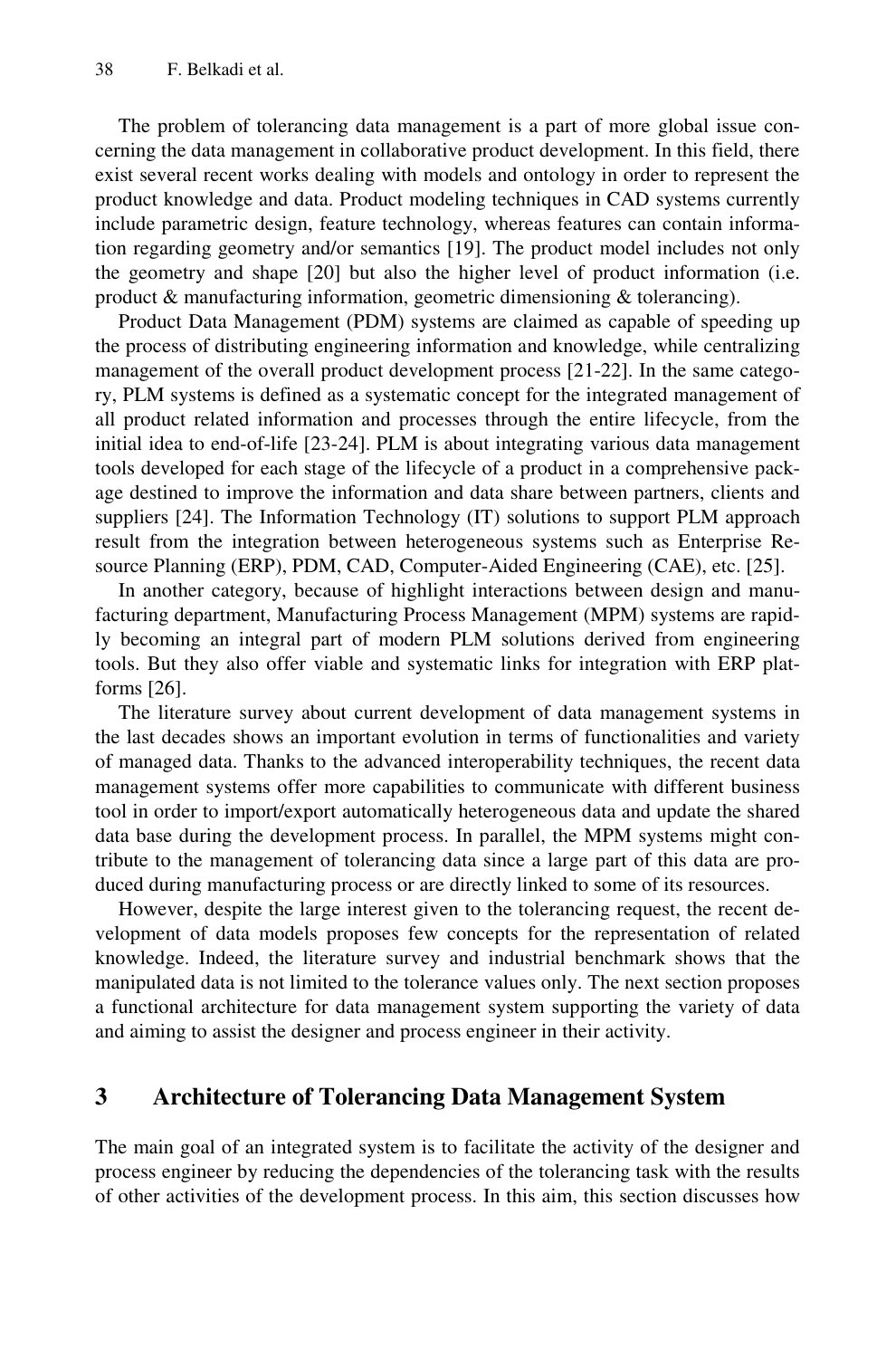an efficient IT support can contribute to improve the performance of the tolerancing process and how can help starting the tolerancing tasks at the early stages of the product development process, without waiting for the detailed definition of the product.

#### **3.1 Integrated Tolerancing Process**

In coherence with the literature survey (i.e. GASAP Approach [7]), the proposal of integration of tolerancing activities at the early stages of the design process is based on skeleton and functional features modeling with sufficient details for the definition of functional tolerance of the physical interfaces.

Fig. 2 illustrates the integrated tolerancing process in which, the functional tolerancing is specified at the earlier stages of the design process, especially, when the technical functions are clarified and the principles of solution are identified. The main idea is to define, according to the type of chosen principles of solution, the types of kinematical pairs (KP) and related types of physical interfaces that can implement the defined solution. Then, the designer can specify the functional tolerances of the different interfaces regardless the detailed form of the product that can be obtained progressively by volume modeling based on the skeleton model.



**Fig. 2.** Integrated tolerancing process

The next sub-section proposes the functional architecture of data management system supporting the integrated tolerancing process. Then, the deployment of some proposed functionalities is developed in the last sub-section.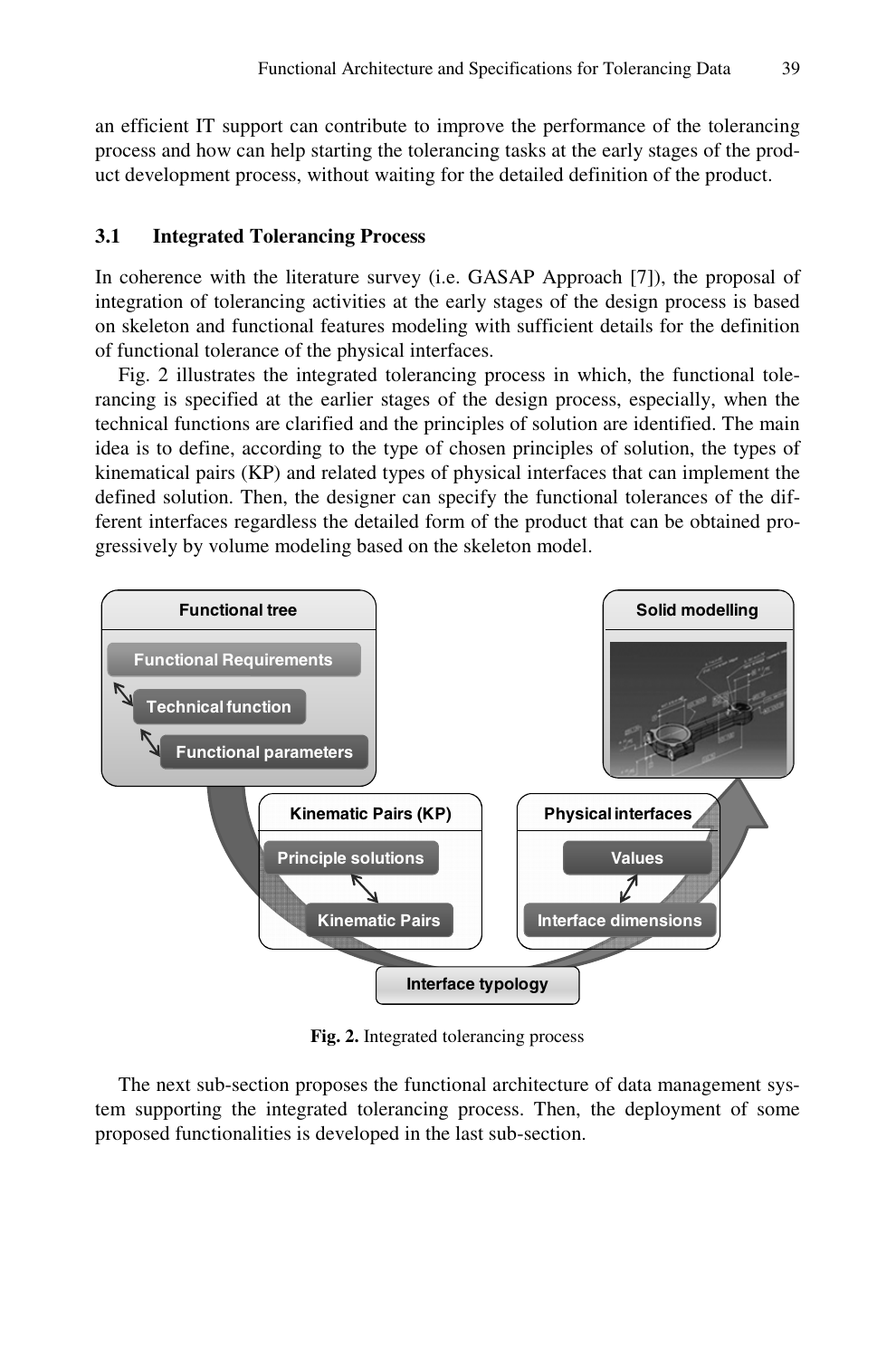#### **3.2 Functional Architecture of Tolerancing Data Management System**

An analysis of the tolerancing process has been carried out based on literature survey, CAT tools benchmark, tolerancing expert interviews and technical documents created during the tolerancing process. According to this analysis, this research work proposes a functional architecture of the "As to be" system aiming to support tolerancing data management and to aid the expert in charge of tolerances definition by means of different functionalities.

The Table 1 illustrates the proposed architecture that is composed by two main categories of functional modules: Knowledge Management (KM) and Product Lifecycle Management (PLM). The first category includes all functionalities that contribute to preserve and share expert knowledge within a reuse perspective in future projects. The second category concerns the functionalities supporting the collaborative actions and the management and sharing of data during the current tolerancing process.

| Category   | <b>Functional Module</b>              | <b>Functionalities</b>                         |
|------------|---------------------------------------|------------------------------------------------|
| <b>KM</b>  | <b>Ontology of Domain</b>             | Library of standards                           |
|            |                                       | Library of methods and practices               |
|            |                                       | Library of machines' capabilities              |
|            |                                       | Library of standards Pairs / Interfaces        |
|            | <b>Project Traceability</b>           | Manufacturing constraints and customer         |
|            |                                       | Decisions' justification                       |
|            |                                       | Data / Documents versioning                    |
|            | Edition                               | Creation / Modification                        |
|            |                                       | Search / Reuse                                 |
| <b>PLM</b> | <b>Tolerancing Data</b><br>Management | <b>Technical Functions / Functional Condi-</b> |
|            |                                       | tions                                          |
|            |                                       | Tolerances                                     |
|            |                                       | Kinematic Pairs (KP                            |
|            |                                       | <b>Physical interfaces</b>                     |
|            |                                       | Relations TF - FC - Cotes                      |
|            |                                       | Relations 2D - 3D references / CAD             |
|            |                                       | models                                         |
|            |                                       | Relations TF - KP - Interfaces                 |
|            | Collaborative Support                 | Changes notification                           |
|            |                                       | Validation of tolerance process                |
|            |                                       | Collaborative viewer for tolerance             |

**Table 1.** Main functionalities of tolerance data management systems

Globally, four main functional modules are proposed covering both KM and PLM requests. Additional functionalities are also cited for the classical edition needs (Creation / modification; Search / reuse).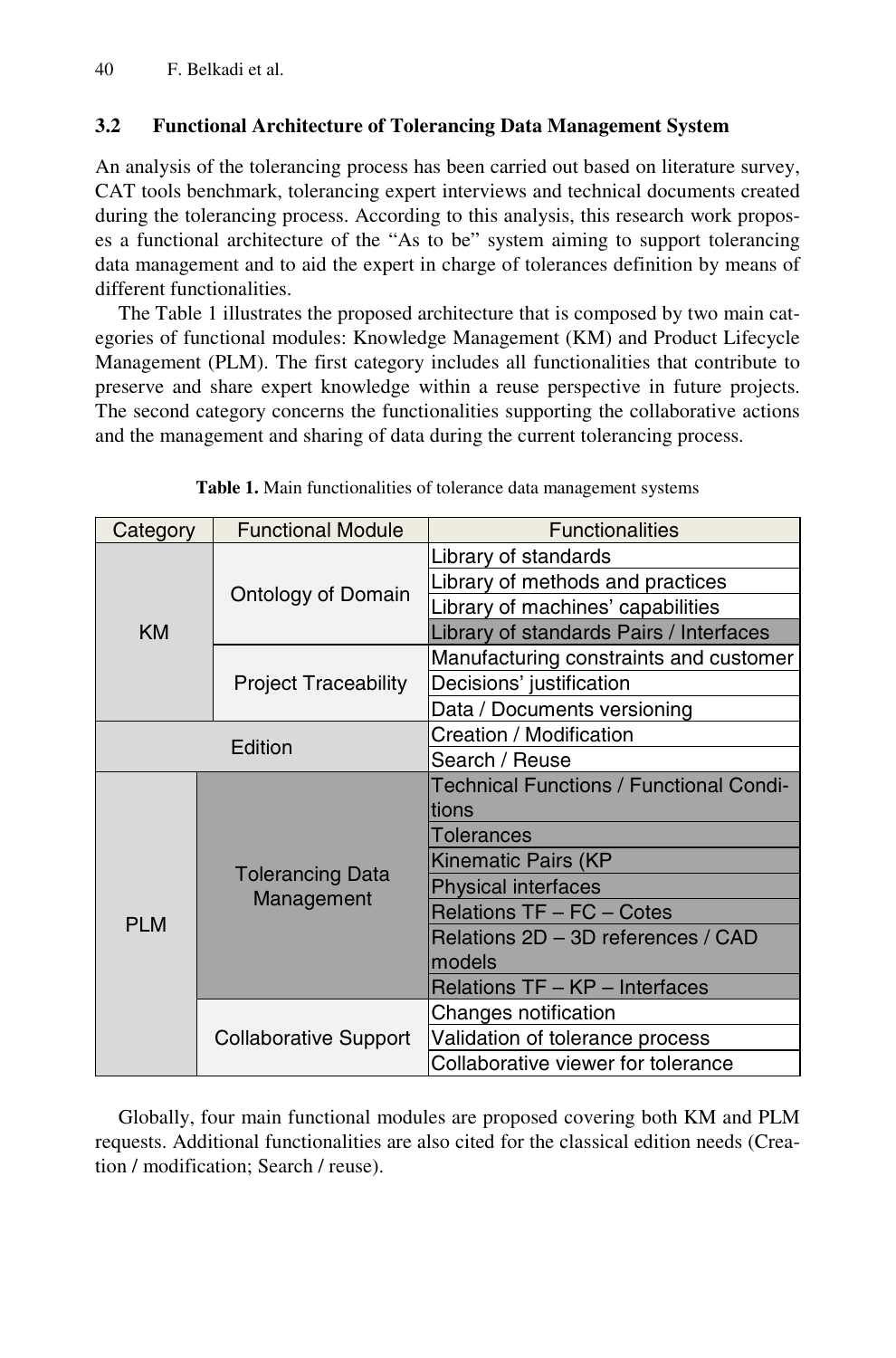- **Ontology of Domain:** this module proposes a set of libraries including different generic information that can be exploited on all tolerancing projects in order to reduce time of searching of standards, and current problem solving methods.
- **Project Traceability:** in several cases, the tolerancing process is beginning by global specifications and completed rigorously in the detailed design stages. Some tolerances are modified at the manufacturing stage in order to consider additional constraints.
- **Tolerancing Data Management:** This module contains the main functionalities of storage and sharing of data produced and used during the different stages of the tolerancing process.
- **Collaborative Support:** the tolerancing process is achieved collaboratively by various design team members.



**Fig. 3.** Building of the product templates

#### **3.3 Functional Specifications of Tolerancing Data Management System**

The functional specification of the architecture focuses on the ontological and data management principles. Fig. 3 describes the process of product template building that is necessary for the definition of tolerances parameters. In this scenario, the library of kinematic pairs (KP) and related physical interfaces (PI) (KM module) is used to define all possible configurations for each technical function (TF) of the product. A configuration is composed by a set of kinematic pairs able to fulfill the technical function and a set of physical interfaces fulfilling specifications corresponding to each selected kinematic pair. The concept of interface allows linking physical 3D models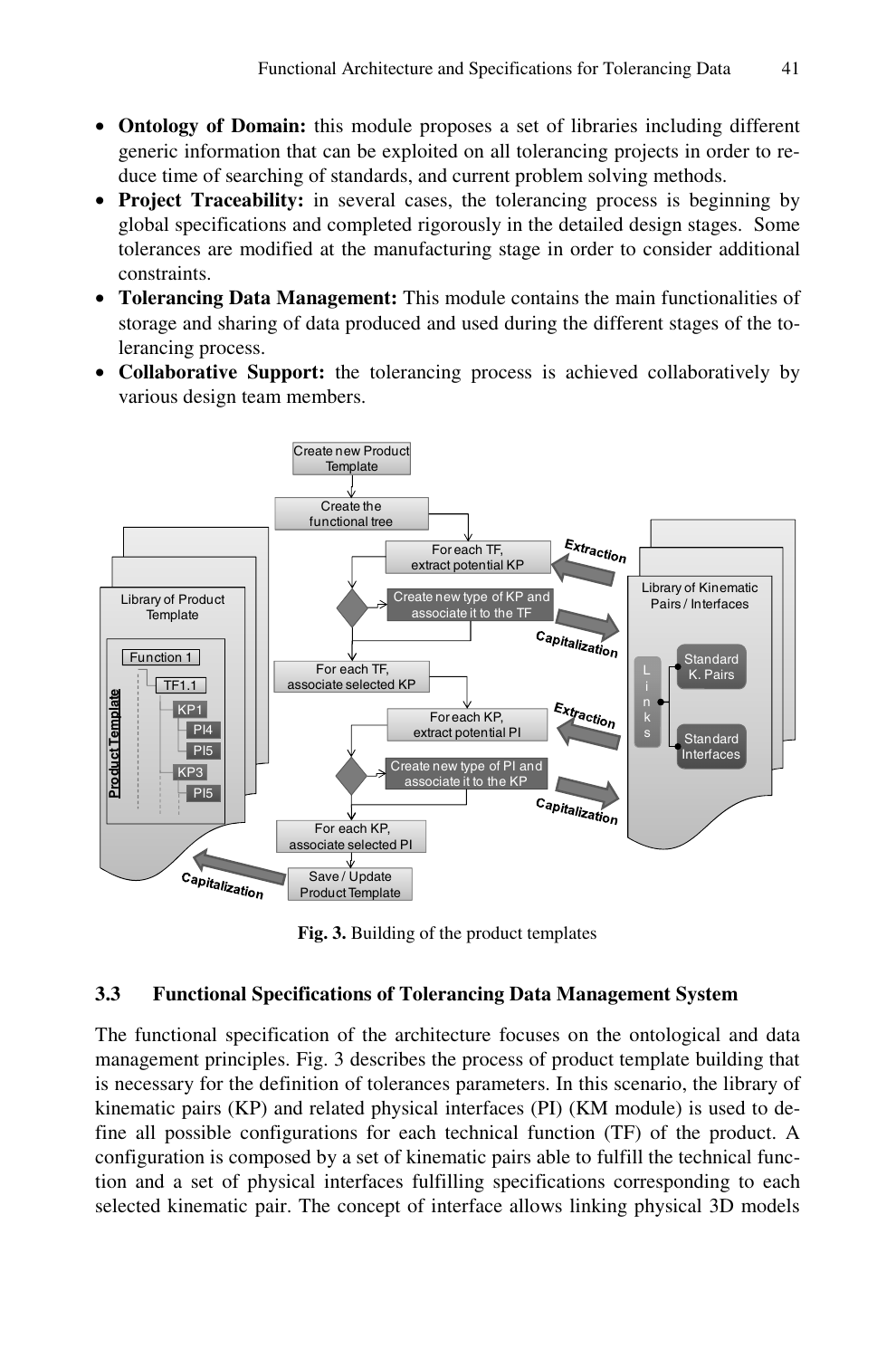to dimensions and tolerancing parameters. At any moment the user can enrich the content of the library by creating new type of kinematic pair or physical interface and publishing it as a reusable model.

The exploitation of product template for supporting tolerancing task is mainly oriented to support the definition of the good interfaces and aid designer for the definition of the dimensions values of the selected interface according to the type of function and related technical solution (Fig. 4).



**Fig. 4.** Template reuse for tolerance definition

In the proposed process, the user can create a new product based on existing product template (extracted from product template library) and introduce the value of the technical functions corresponding to the new project/product. The system proposes respectively the possible kinematic pairs and physical interfaces able to implement the proposed functions and the expert can make a choice relevant with its project.

After the user selection of the complete solution, the system indicates the different interface parameters to be evaluated according to the new values of the technical function. A list of transformation rules should be suggested to the user in order to assist him in the evaluation of new tolerances. Then, the system generates and manages links between the CAD files and the tolerancing data of the product.

### **4 Demonstrator Implementation**

This section presents the implementation of the functional architecture in a commercial PLM system focusing on the product template reuse (see section 3). The studied business case concerns the development process of engine piston for car.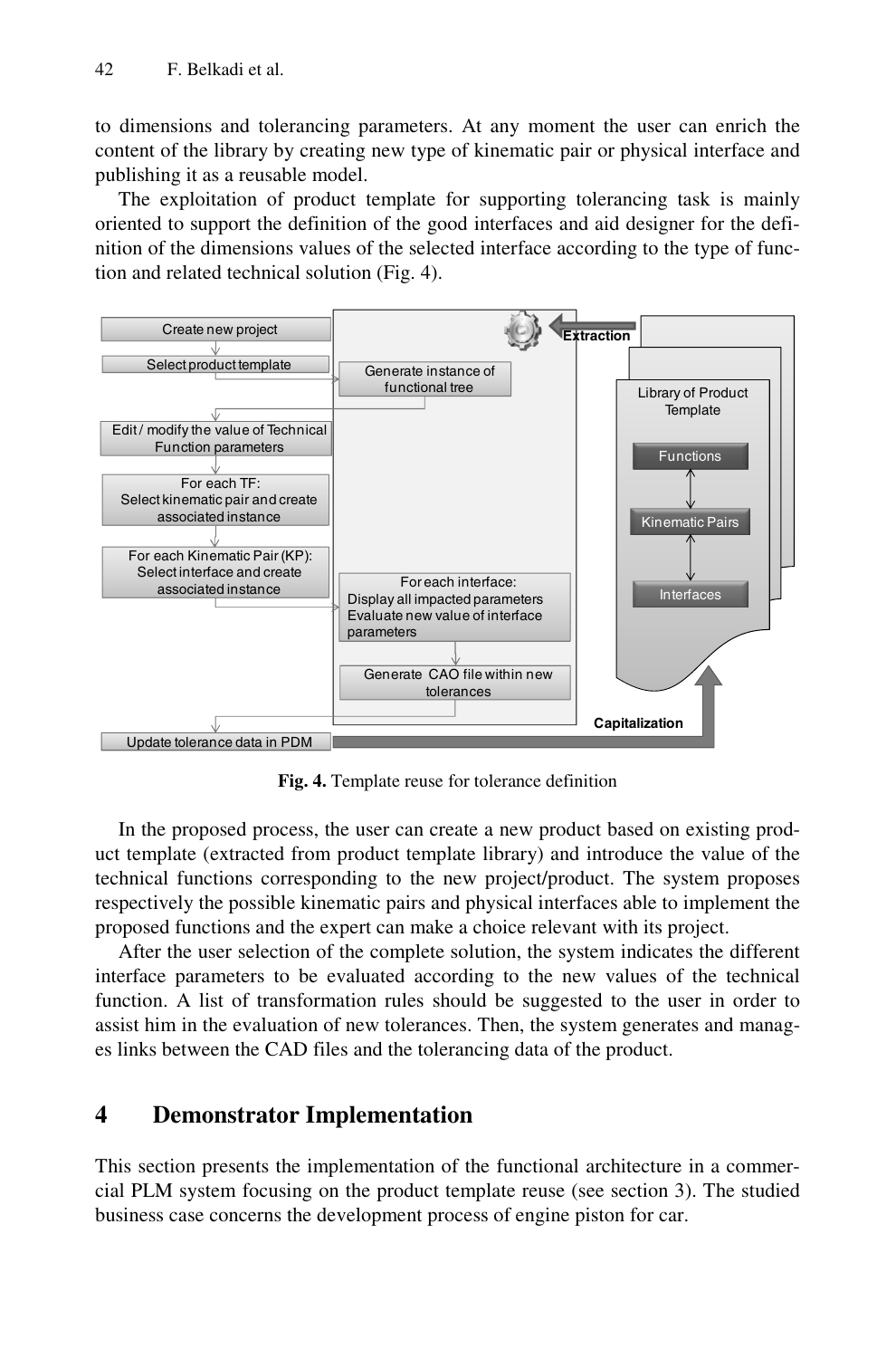The demonstrator is based on Enovia V6 and Catia V6 from Dassault Systèmes. Enovia handles information related to functional, structural, and parametric aspects of the product. CATIA V6 deals with CAD models including functional 3D tolerances, geometric definition and volume modeling of the product.



**Fig. 5.** Demonstrator implementation

For the implementation needs, the Enovia data model has been enriched with specific objects and relations in coherence with the proposed tolerancing process. It concerns kinematic pairs and physical interfaces. Thanks to the collection functionality of Enovia, these objects are typed and organized in a library of reusable elements.

Fig. 5 illustrates the different stages of the deployment of a business case study on the demonstrator. First, the user creates a new project and a new instance of product from existing templates. The technical functions are then defined in the variant configuration module. The third step consists in selecting and specifying the related kinematic pairs and physical interfaces. For this need, the user can visualize at any moment the CAD models of the different interfaces in order to choose the most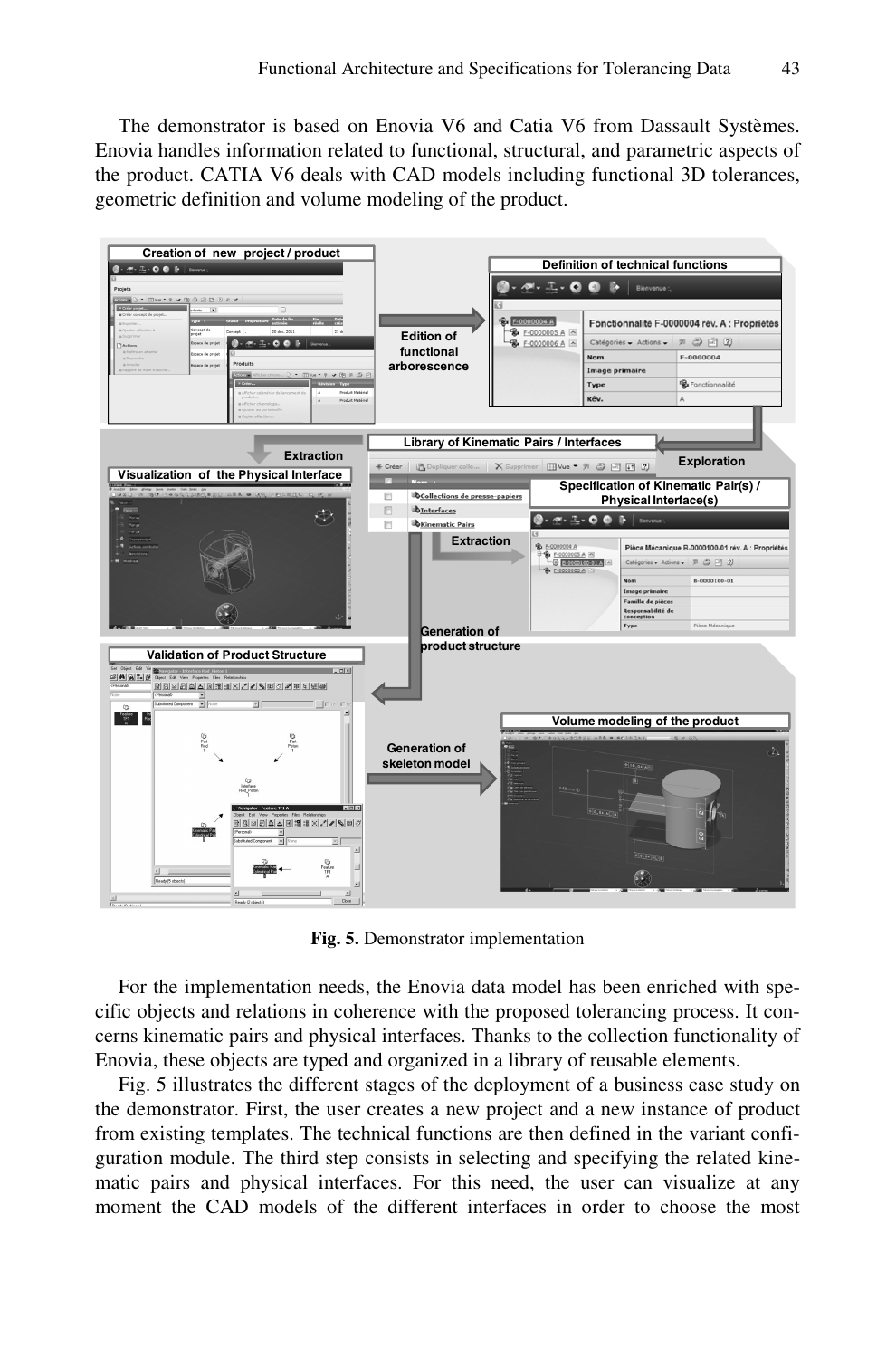appropriate one. After that, the product structure is generated and validated before the generation of the skeleton model. Finally, the designer completes the volume modeling of the product while taking into account the functional tolerances.

### **5 Conclusion**

This paper presented an approach to ensuring a better integration of tolerancing data and related knowledge with PLM system. A functional architecture and specifications of tolerancing data management system have been proposed in order to support this integration at the early stages of the design project.

The main idea is to specify, as soon as possible in the design process, kinematic pairs and physical interfaces to choose design principles and progressively define geometric specifications and tolerances to fulfill functional requirements.

An implementation of the proposed approach on a business case study is performed using Enovia and Catia V6 solutions. This implementation validates the advantages and feasibility of the functional architecture. However, further test and developments are to be carried out for ensuring the robustness and the usability of the IT environment in industrial context.

**Acknowledgement.** This work is a part of the Quick GPS FUI Project supported by French Government and local public foundings. Quick GPS FUI Project is also endorsed jointly by Systematic and Astech Competitiveness Clusters of Paris Region.

### **References**

- 1. Danilovic, M., Browning, T.R.: Managing complex product development projects with design structure matrices and domain mapping matrices. International Journal of Project Management 25(3), 300–314 (2007)
- 2. Bronsvoort, W.F., Noort, A.: Multiple-view feature modelling for integral product development. Computer-Aided Design 36(10), 929–946 (2004)
- 3. Xiao, S., Xudong, C., Li, Z., Guanghong, G.: Modeling framework for product lifecycle information. Simulation Modelling Practice and Theory 18(8), 1080–1091 (2010)
- 4. Stark, J.: Product Lifecycle Management. Springer, London (2011)
- 5. Dantan, J.Y., Anwer, N., Mathieu, L.: Integrated tolerancing process for conceptual design. CIRP Annals - Manufacturing Technology 52(1), 135–138 (2003)
- 6. Anselmetti, B., Chavanne, R., Yang, J.X., Anwer, N., Quick, G.P.S.: A new CAT system for single part tolerancing. Computer-Aided Design 42(9), 768–780 (2010)
- 7. Toulorge, H., Riviere, A., Bellacicco, A., Sellakh, R.: Towards a Digital Functional Assistance Process for Tolerancing. Journal of Computing and Information Science in Engineering 3(1), 39–44 (2003)
- 8. Sudarsan, R., Fenves, S.J., Sriram, R.D., Wang, F.: A product information modeling framework for product lifecycle management. Computer-Aided Design 37(13), 1399–1411 (2005)